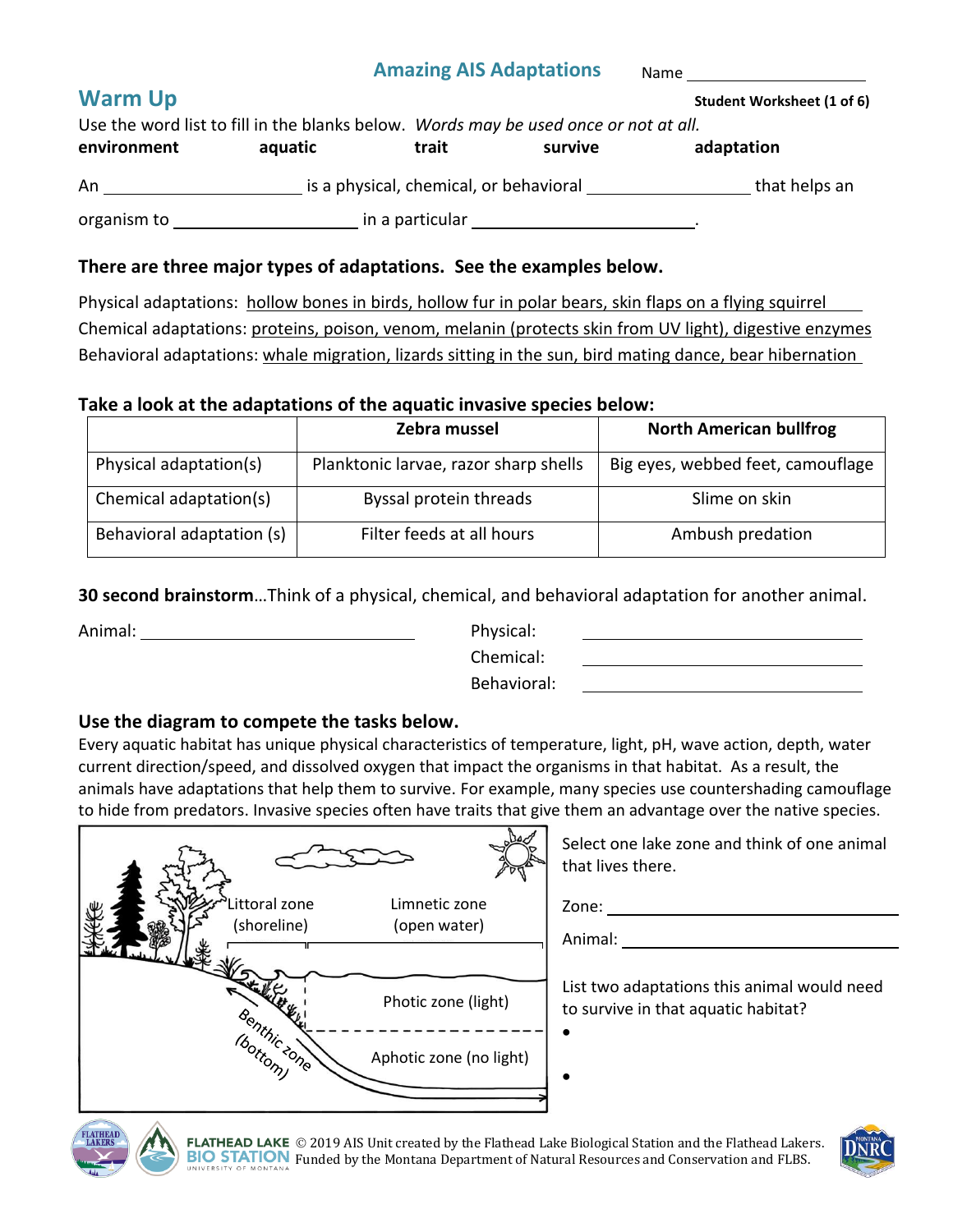#### **Project Summary Student Worksheet (2 of 6)**

All organisms have amazing adaptations that help them to survive and reproduce. Typically, only those organisms with advantageous traits will reproduce and carry their genes to the next generation. In this activity, you will be provided with specific adaptations for an aquatic invasive species (AIS). Using these traits, you will design an AIS that DOES NOT already exist, rather a creature of your imagination. Look over the three required tasks below.

**TASK 1**: Design your aquatic invasive species by completing the "story planning sheet."

**TASK 2:** Use the "story outline" to write a 1-page adventure story from the **perspective of another organism that encounters your aquatic invasive species** (ex. moose, osprey, beaver, duck, fish, human, etc.). This should include the invasive organism's name, habitat, physical traits, food/energy source and means of energy collection, reproduction strategies, dispersal mechanism(s), and any other interesting facts. *Describe how your organism's adaptations allow it to live in a wide range of conditions, grow fast, reproduce quickly, outcompete other species, and disperse easily.*

**TASK 3:** Draw an 8  $\frac{1}{2}$  x 11" color portrait of the animal encountering your invasive organism in its habitat. Have fun, be creative, and surprise your classmates with your creation!

#### **Record the 5 traits from your adaptations card below and then pick one extra trait:**

| Habitat:        | Physical feature(s):              |
|-----------------|-----------------------------------|
| Energy/feeding: | Reproduction:                     |
| Dispersal:      | Pick one extra trait or behavior: |

#### **Project Rubric**

|                 | <b>Exceeds</b>                          | <b>Meets</b>                             | Does not meet              |
|-----------------|-----------------------------------------|------------------------------------------|----------------------------|
| <b>Story</b>    | Explains in detail how the<br>$\Box$    | $\Box$ Describes briefly how the         | $\Box$ Does not clearly    |
| content         | adaptations allow it to live in a       | adaptations allow it to tolerate a       | describe how the           |
|                 | wide range of conditions, grow          | wide range of conditions, grow           | organism's                 |
|                 | fast, reproduce quickly,                | fast, reproduce quickly,                 | adaptations make           |
|                 | outcompete other species, and           | outcompete other species, and            | it invasive.               |
|                 | disperse easily.                        | disperse easily.                         |                            |
| <b>Story</b>    | Entertaining adventure story<br>$\Box$  | $\Box$ Adventure story                   | $\Box$ Adventure story     |
| format          | $\Box$ Perspective of the animal        | $\Box$ Perspective of the animal         | Title not included<br>ப    |
|                 | encountering the AIS.                   | encountering the AIS                     | $\Box$ Story confusing     |
|                 | $\Box$ Creative, descriptive title      | $\Box$ Title included                    | $\Box$ < 1 page in length  |
|                 | $\Box$ Clear beginning, middle, & end   | Basic beginning, middle, & end<br>$\Box$ | $\Box$ Illegible or poorly |
|                 | $\square$ > 1 page in length            | $\Box$ 1 page in length                  | handwritten                |
|                 | $\Box$ Neatly typed (1.5 spaced)        | $\Box$ Neatly handwritten                |                            |
|                 | <b>Exceeds</b>                          | <b>Meets</b>                             | Does not meet              |
| <b>Portrait</b> | $\Box$ Creative colorful design showing | $\Box$ Simple colorful design showing    | $\Box$ Black & white       |
| design          | the animal and AIS in its habitat       | the animal and AIS in its habitat        | design                     |
|                 | All adaptations depicted; labeled<br>ப  | $\Box$ All adaptations depicted          | <6 adaptations<br>$\Box$   |
|                 | $\Box$ Organism name included           | $\Box$ Organism name included            | $\Box$ Name missing        |

#### **COMMENTS:**



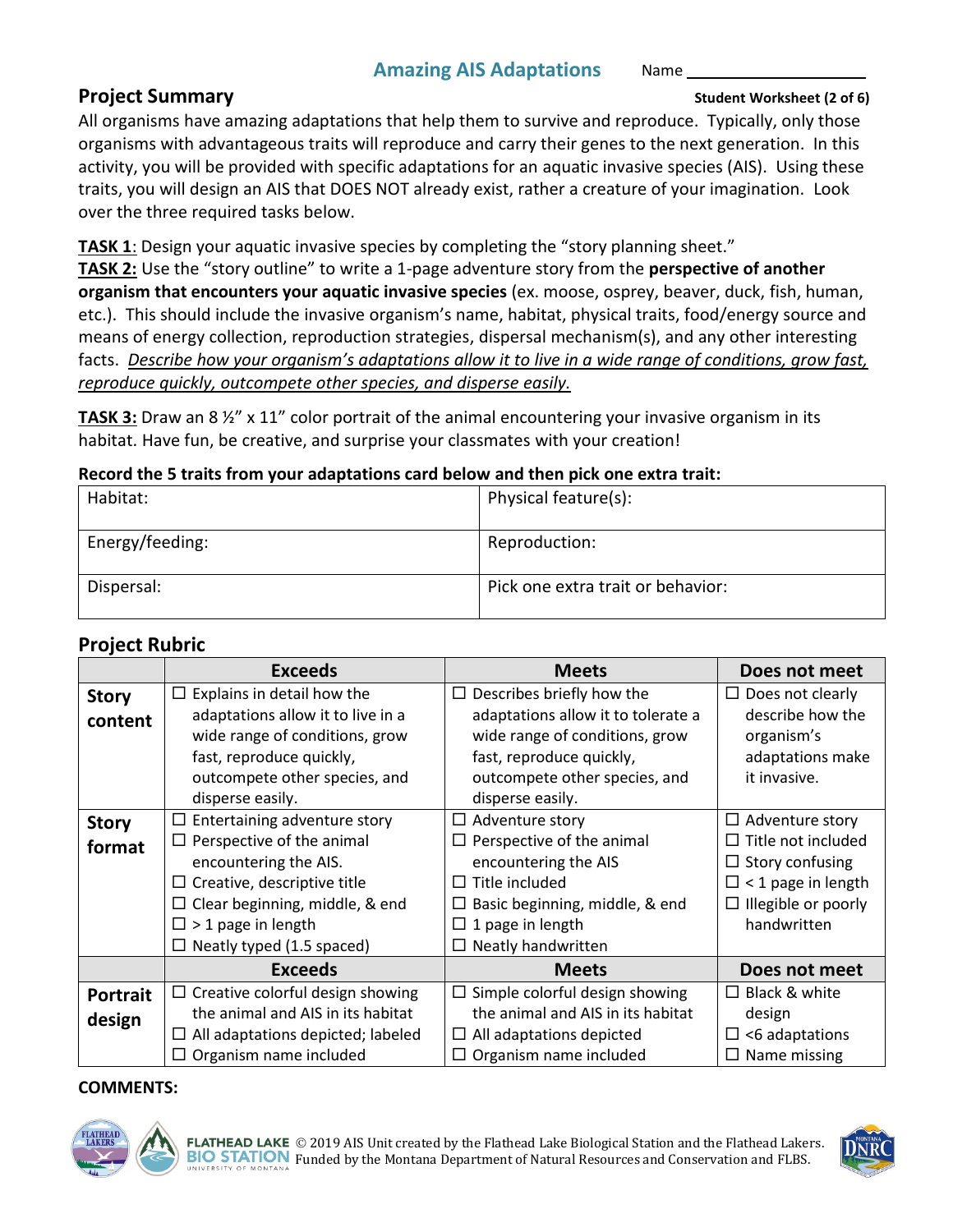Name

# **Story Planning Sheet – Animal Student Worksheet (3 of 6)**

Your task is simple: design your own aquatic invasive species. Describe your organism's traits and how your organism lives in its environment. Be thorough because you will use this outline to complete your one-page story! *Be sure to explain how your aquatic invasive species:* 

*Grows fast and reproduces quickly*

*Outcompetes other organisms*

*Spreads easily*

*Lives in a wide range of conditions*

# A. TYPE OF ORGANISM

What type of animal (ex. snail, mussel, crustacean (crayfish, zooplankton), fish, parasitic worm, amphibian, aquatic insect, etc.) is your aquatic invasive species?

# B. HABITAT

Describe, in detail, your animal's habitat. Where specifically in the habitat does it live (shallow water along the shoreline, under rocks, along the bottom of a stream, attached to surfaces, within the photic zone, drifting with the currents, in the sediment, etc.)? Which abiotic or physical/non-living conditions (temperature, currents, light, wave action, etc.) impact where it lives? **What does it do to increase its ability to live in those conditions?**

## C. PHYSICAL FEATURES

What does it look like? **How quickly does it grow and how big does it get?** How does it sense its environment (eyes, chemoreceptors to sense chemicals in the water, electromagnetic waves, etc.)? How does it blend into its environment (shell pattern, camouflage, warning coloration, etc.)? How does your animal move about? Appendages (limbs/legs), in groups, alone? When does it need to move? How does it use movement to catch prey or to avoid predators? Is it more active during a certain time of the year or day? How does the animal protect itself? From what does it need to be protected?



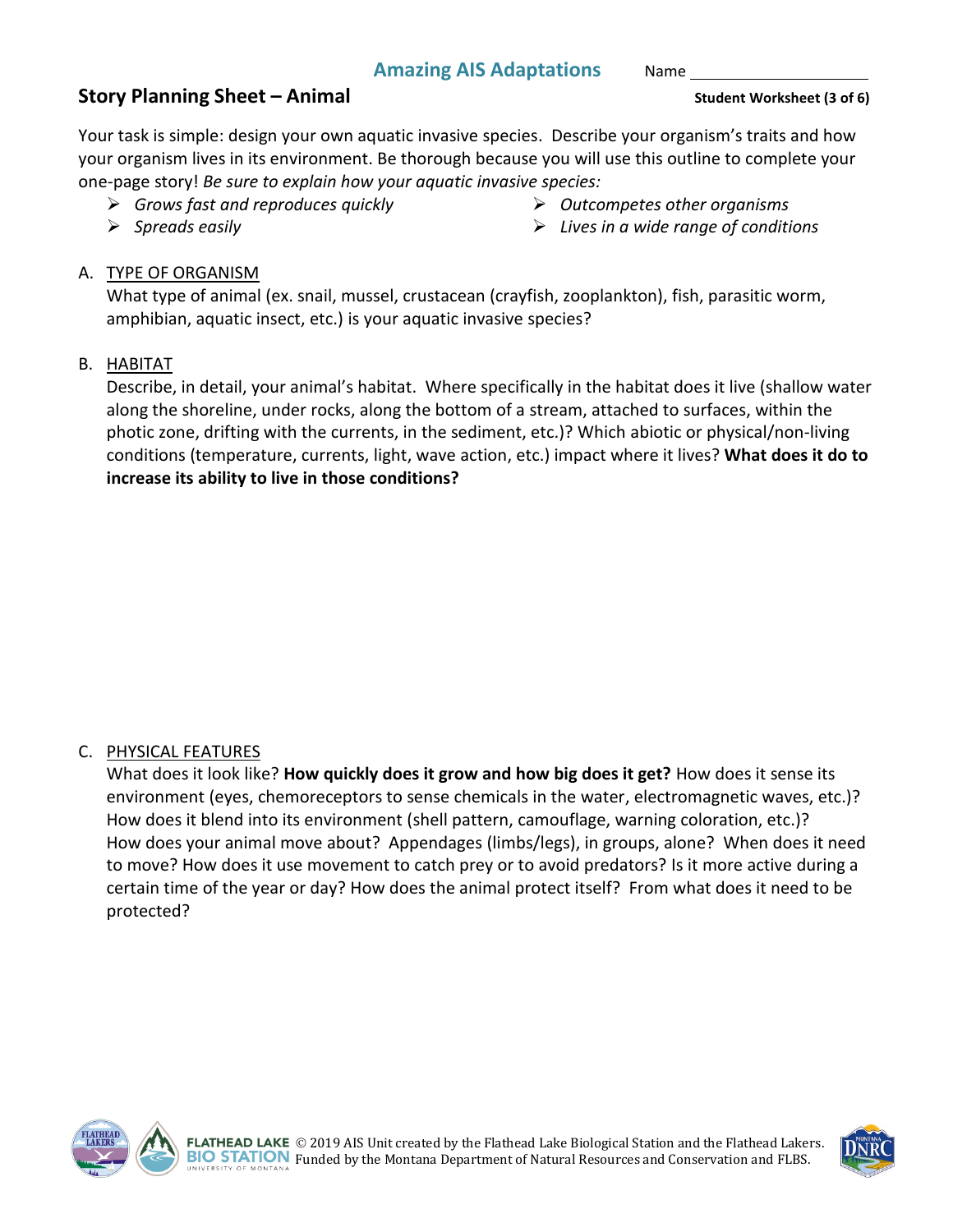# **Story Planning Sheet – Animal (cont.) Student Worksheet (4 of 6)**

### D. ENERGY/FEEDING

How does your animal get energy? What does it eat? How does it get food? How does it feed its offspring? When does it eat? How often? Are there any special or unusual feeding behaviors? **How does it compete with other organism in the environment for limited food resources?**

## E. REPRODUCTION

Does your animal reproduce sexually, asexually, or both? Does it have mating seasons or behaviors it uses to attract a mate? Does it use internal or external fertilization? Does it produce eggs or have live birth? If so, how many? **How often or fast does it reproduce?** Does it have spawning grounds? Is there any parental care of young? If so, how long does it occur and by whom?

#### F. DISPERSAL

**How does your animal spread throughout the environment?** Can it travel long distances? If so, how? Can it survive out of water for a period of time? If so, how long?

#### G. OTHER

Please describe all other important adaptations (traits and/or behaviors) the animal uses for survival. For example, does it migrate, hibernate, or change its coloration during the year? **Be creative and enhance its invasive characteristics!**



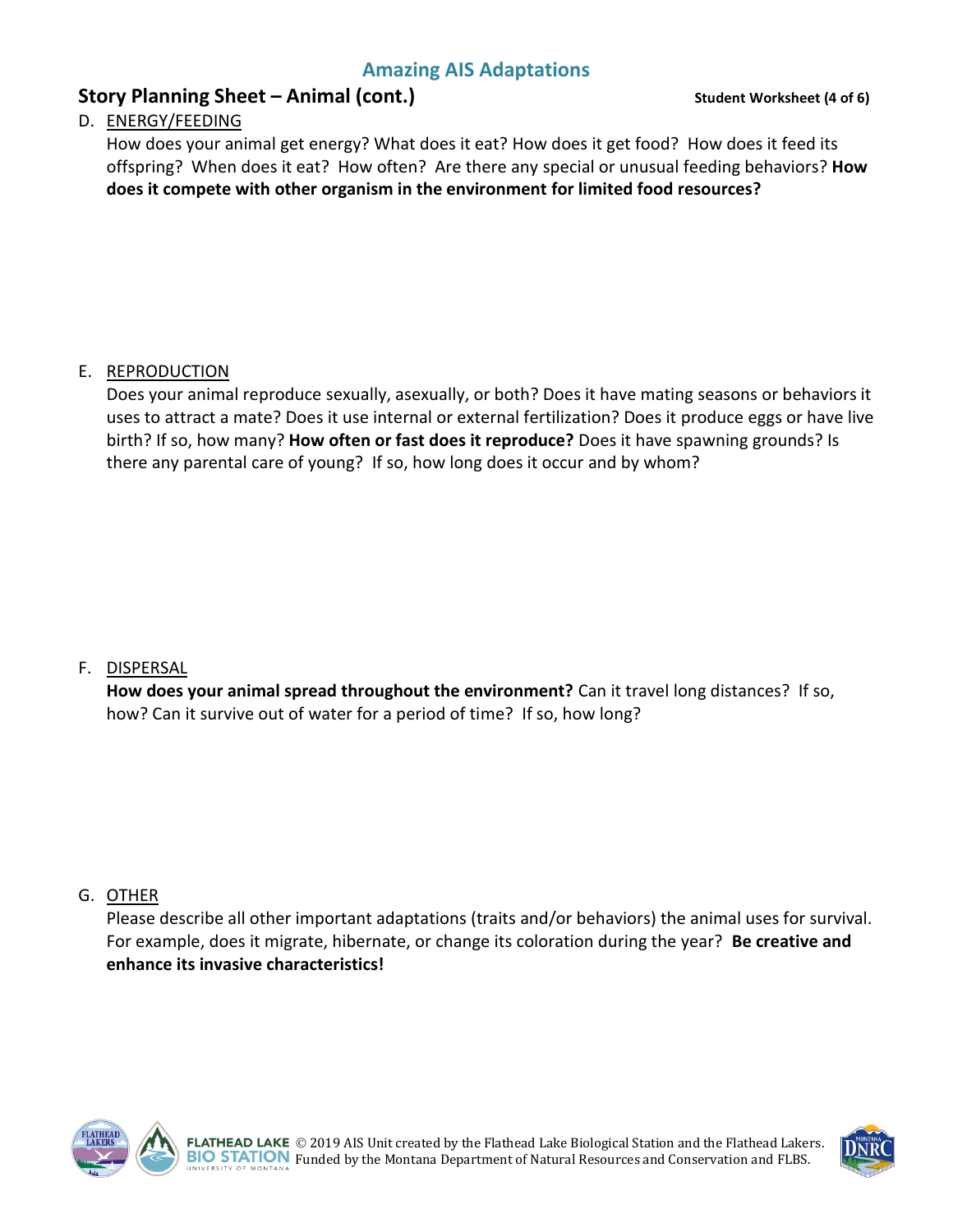| <b>Story Outline</b>                                                                      | <b>Student Worksheet (5 of 6)</b>                                                                                                                                                                             |
|-------------------------------------------------------------------------------------------|---------------------------------------------------------------------------------------------------------------------------------------------------------------------------------------------------------------|
| Title:                                                                                    |                                                                                                                                                                                                               |
| <b>Attention grabber</b><br>(Call to adventure)                                           |                                                                                                                                                                                                               |
| Introduce main<br>character                                                               |                                                                                                                                                                                                               |
| Set the stage<br>(Time, place, mood,<br>engage the 5 senses)                              |                                                                                                                                                                                                               |
| <b>Rising action</b><br>(Main character<br>faces a series of<br>conflicts)                |                                                                                                                                                                                                               |
| <b>Climax</b><br>(Main character<br>faces major problem<br>and a main conflict<br>arises) |                                                                                                                                                                                                               |
|                                                                                           |                                                                                                                                                                                                               |
| <b>Falling action</b><br>(Main character<br>finds a way out of<br>the adventure)          |                                                                                                                                                                                                               |
| Conclusion                                                                                |                                                                                                                                                                                                               |
| <b>FLATHEAD</b><br>LAKERS                                                                 | FLATHEAD LAKE © 2019 AIS Unit created by the Flathead Lake Biological Station and the Flathead Lakers.<br><b>BIO STATION</b> Funded by the Montana Department of Natural Resources and Conservation and FLBS. |